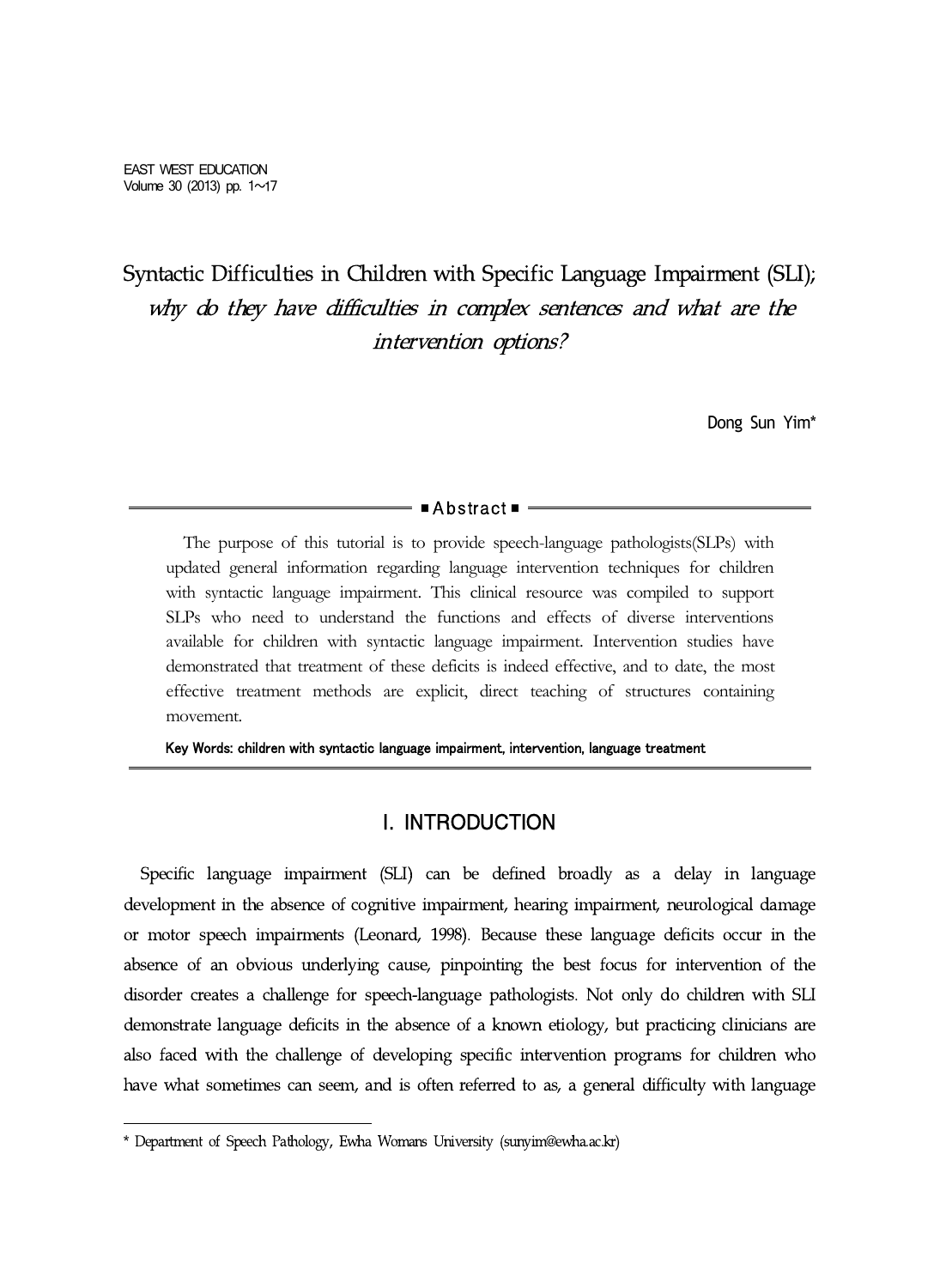formulation. Furthermore, the variable presentation of linguistic deficits in SLIadds to the challenge of creating a comprehensive program best suited to each individual child's needs. This article attempts to aid speech-language pathologists in identifying specific areas of difficulty some children with language impairment may exhibit by providing a review of the current literature on one specific group of children—those with Syntactic Specific Language Impairment (S-SLI). In order to identify these children and provide effective intervention, a clinician must have a solid understanding of the linguistic profile found in S-SLI and understand the theoretical explanation of the deficits as well as be familiar with the current evidence supporting intervention strategies.

#### 1. Linguistic profile of syntactic skills in children with SLI

In order to understand the distinctions of the variable presentation of SLI, we must first briefly discuss some of the linguistic difficulties found in children with language impairment.

It is important to note that children with language impairment are a heterogeneous group who may present with a variety of deficits in any or all of the domains of language (Bishop & Rosenbloom, 1987; Rice, Wexler, & Hershberger, 1998; Clahsen, 1989). Various researchers (Conti-Ramsden, Crutchley, & Botting, 1997; Rapin & Allen, 1983) have suggested that definable subgroups of children exist within the umbrella of SLI, including children with purely semantic (Dockrell, Messer & Murphy, 2005) or syntactic deficits (Davies, 2002; Friedmann & Novogrodsky, 2007; van der Lely, 2005; van der Lely & Christian, 2000). According to Friedmann and Novogrodsky (2007), children may present with pure deficits in syntax, phonology, lexical retrieval or pragmatics as well as with combinations of the majority of the above. For example, a child with a word finding disorder could also have grammatical and/or phonological deficits.

While the body of literature on intervention for young children with SLI is quite broad, some researchers have paid particular attention to the grammatical deficits found in this population. Children with SLI frequently have difficulty with morphosyntactic rules. As such, a hallmark of their early language development is omission of markers such as third person singular –s, past tense – ed and auxiliary forms such as  $be$  and  $do$  (Bedore & Leonard,1998;Rice, Tomblin, Hoffman, Richman & Marquis,2004; Rice & Wexler, 1995, Rice, Wexler & Hershberger, 1998). As these children grow, they continue to have difficulties in a range of areas and especially when they become school-aged, their most prominent difficulties are presented in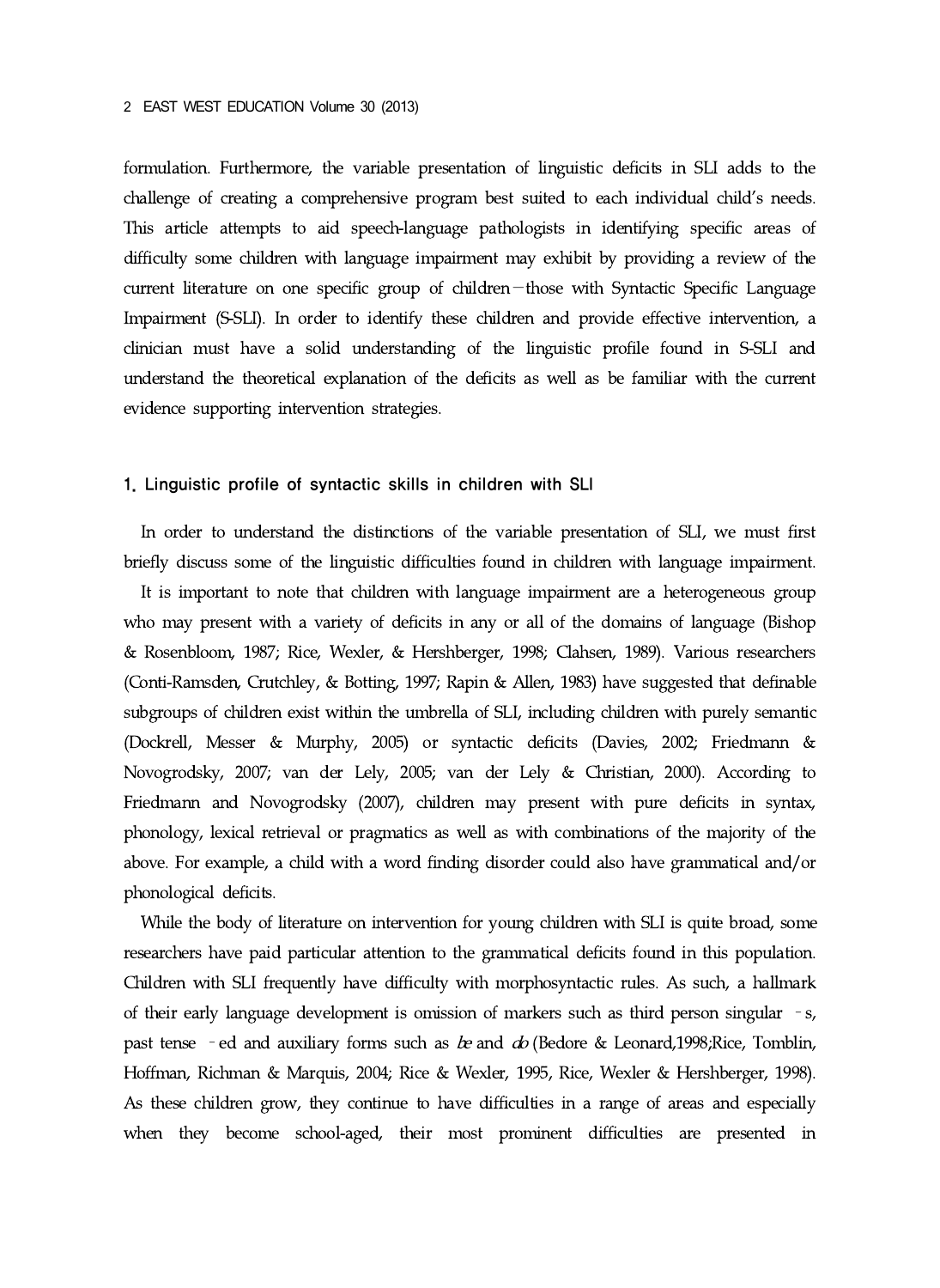morpho-syntactic aspects of language. Additionally, these morphosyntactic problems in spoken language may show in school age when tested in writing (Fey, Catts, Proctor-Williams, Tomblin, & Zhang, 2004; Mackie & Dockrell, 2004; Windsor, Scott, & Street, 2000). This school aged child with syntactic deficits poses a challenge to clinician, which partly arises from a lack of research addressing the specific areas of difficulty that older children have with syntax and more specifically, how therapy should target these skills.

The remainder of this article provides an in depth examination of the current body of literature regarding school-aged children with syntactic deficits and evidence for successful intervention targeting these deficits. Unfortunately, very few systematic treatment studies have been conducted to provide a foundation of knowledge for clinicians to determine appropriate strategies to remediate developmental syntactic deficits. By the end of this article, the reader should have a solid understanding of the best answers to the following questions based on the current literature. 1) What is the language profile of school aged children with syntactic deficits? And 2) Is treatment of these deficits effective? Is one type of treatment more effective than another?

Researchers commonly refer to SLI with a primarily syntactic component as Grammatical Specific Language Impairment (G-SLI) or Syntactic Specific Language Impairment (S-SLI). Findings across studies have been relatively consistent in their description of the profile of syntactic deficits that exist in school-aged children with language impairment affecting their syntactic systems.

School-aged children with syntactic deficits have been found to have increased difficulty comprehending certain syntactic structures, including passive sentences (Bishop, 1979), sentences with dative shift (van der Lely & Harris, 1990), object WH-questions, focalization (Ebbels & van der Lely, 2001; Friedmann & Novogrodsky, 2003; 2005), and object relative clauses (Adams, 1990; Friedmann & Novogrodsky, 2004, Levy & Friedmann, 2009). The common theme in all of these examples is that the structure involves a non-canonical ordering of argument structures. In English, canonical order is subject-verb-object (SVO), for example "Susie ate the apple." When a sentence takes on a non-canonical order, which violates the typical SVO pattern as in the structures described above, more complex syntactic processing is required.

To understand these concepts further, it is helpful to refer to Chomsky's Government and Binding theory (1981). This theory states that there are two levels of representation of a syntactic structure – the deep structure and the surface structure. The surface structure is what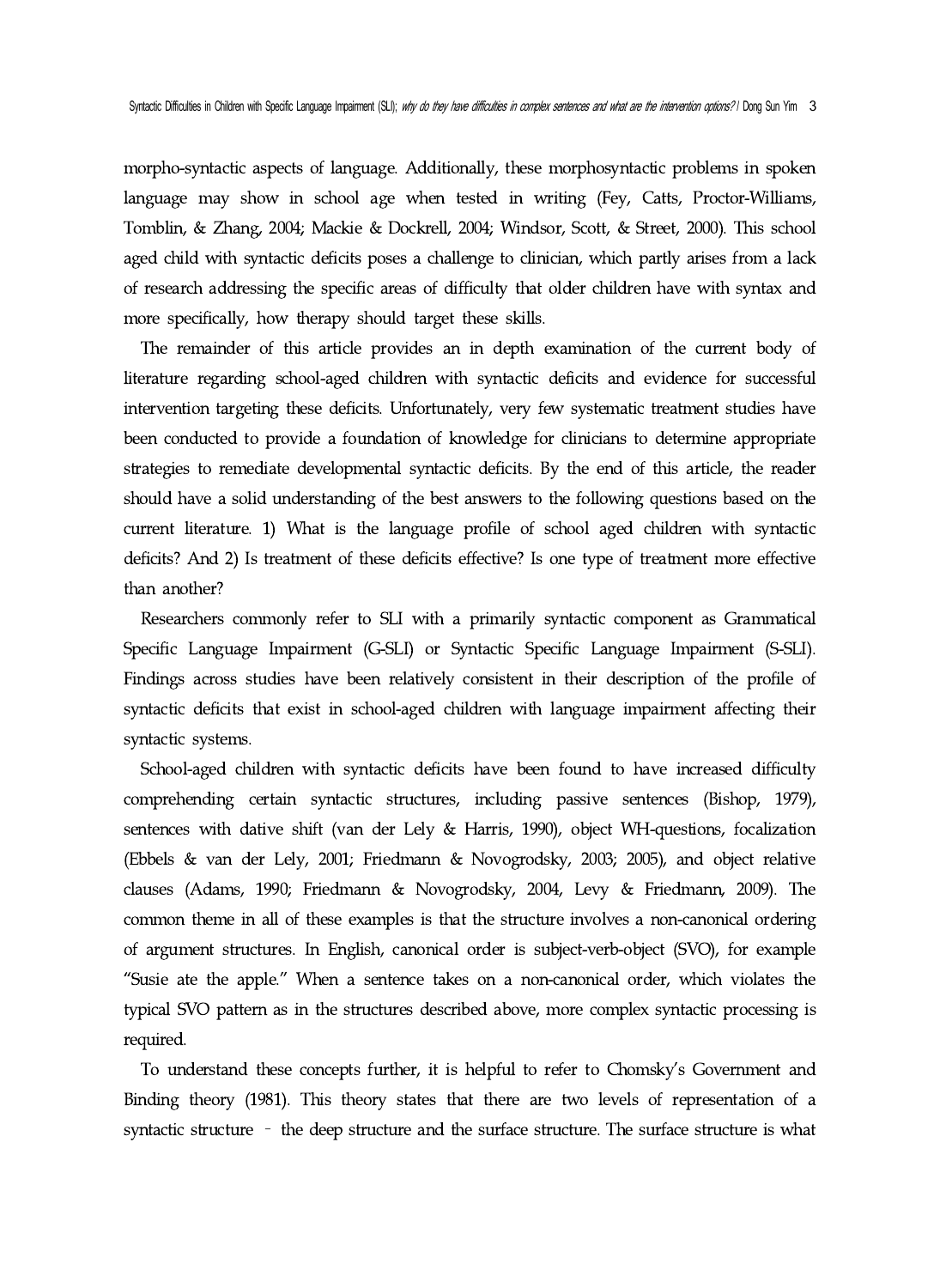is produced by the speaker while the deep structure can be thought of as the most basic semantic-syntactic form of an idea. For example, consider these sentences:

- 1) The dog chased the cat.
- 2) The cat was chased by the dog.
- 3) It was the cat who the dog chased.

These three sentences share a deep structure but have different surface structures. The surface structure is derived from movement of elements of the deep structure.

These elements (referred to as thematic roles) are determined by the argument structure

of a verb. For example, the verb "chased" requires an agent ("dog" in this example) and a theme ("cat"). The verb is the action carried out by the agent. Example 1) above follows canonical order, i.e. the agent, action and theme follow a subject-verb-object order. Examples 2) and 3) are non-canonical as they do not follow this order.

In creating the surface structure from the deep structure, traces  $(\hat{t})$  are left in the tree when elements move from one location to another. In order for a listener to understand an utterance with a non-canonical surface structure, an individual must be able to correctly create the syntactic structure through phrasal movement and the creation of traces, then correctly assign thematic roles to the sentence constituents. Forexample, if a listener defaults to interpreting all utterances as if they had canonical structure, they would incorrectly assume that the cat chased the dog in sentences 2) and 3) above.

Various studies (Bishop, Bright, James, Bishop, & van der Lely, 2000; Norbury, Bishop, & Briscoe, 2002; van der Lely, 1996; van der Lely & Battell, 2003) have examined the profile of deficits in children with S-SLI and have found a particular difficulty with structures involving syntactic movement as described above. For example, Ingham, Fletcher, Schletter & Sinka, (1998) and Leonard (1998) found that children with S-SLI use fewer complex verb phrases, particularly those involving movement. In longitudinal studies, Cipriani, Bottari, Chilosi, & Pfanner (1998) and van der Lely (1996) found that children with SLI rarely produced relative clauses in spontaneous speech.

Novogrodsky & Friedmann (2006) examined relative clause production in a group of Hebrew-speaking children aged 9-14 with S-SLI. They used a preference task and a picture description task to compare the production of subject and object relative clauses in this group with that of a control group of 7-11 year-old children with language skills within normal limits.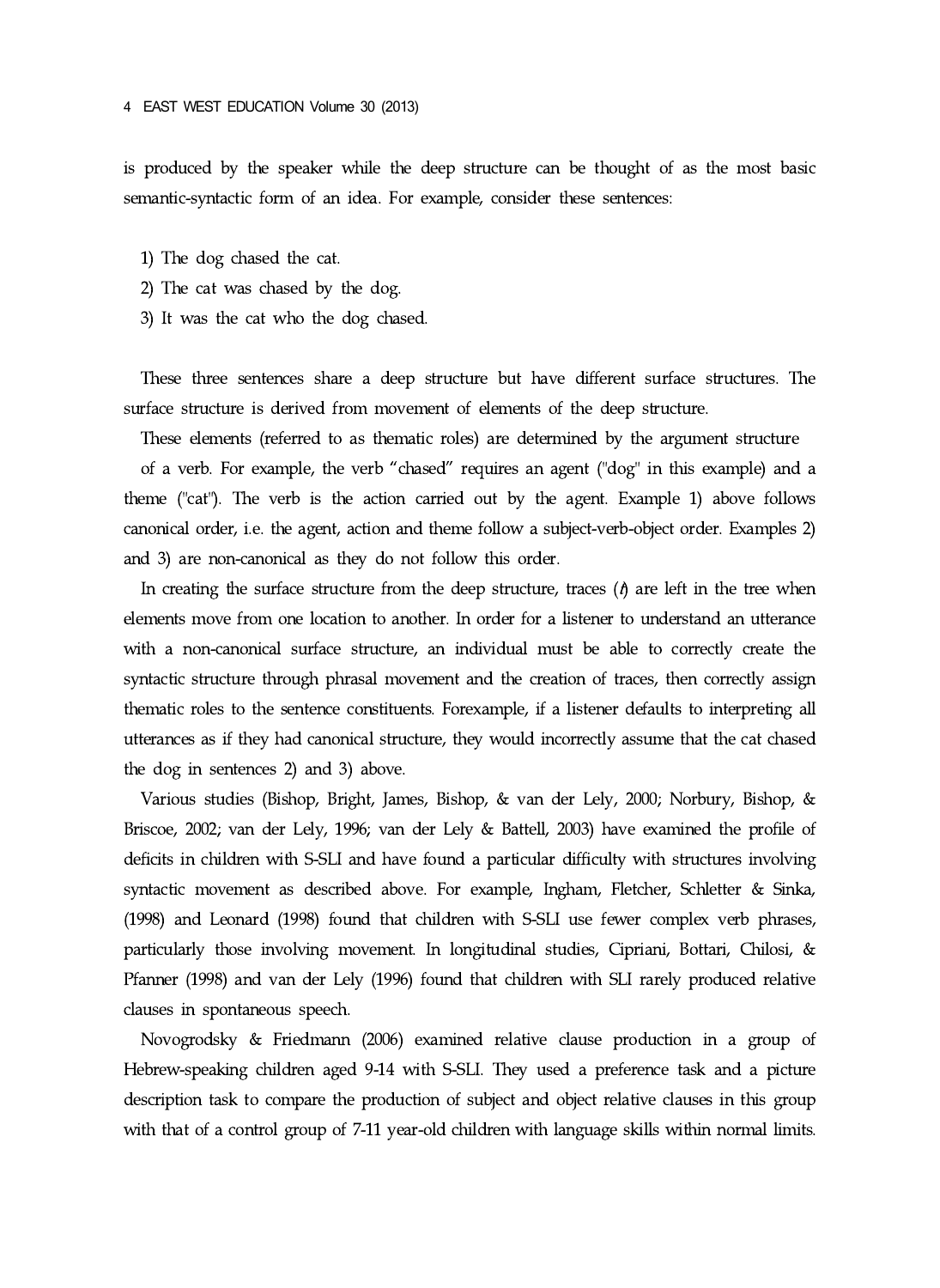They found that the children with S-SLI made significantly more errors than the control group on both subject and object relative clauses and that the object relative construction proved more difficult than the subject relative for the S-SLI group. Upon analysis of the children's responses, they found that the children with S-SLI did not make structural errors; they did not omit complementizers (e.g. "the dog chased the cat" for "it was the dog that chased the cat"). This lack of structural errors suggests that the children have developed intact representations of high-level syntactic trees and are able to accurately build these trees upon elicitation. Their errors fell instead in the inclusion of the correct number of thematic roles and their assignment to moved constituents. For example, children in the S-SLI group frequently produced sentences with only one participant instead of two (e.g. "the child that washes himself" for "the child that the mother washes") or role assignment that does not coincide with the picture or question provided (e.g. "the teacher that teaches one child" for "the child that the teacher teaches"). Based on this profile of errors, the authors argue that older children with syntactic deficits have difficulties in the assignment of thematic roles to sentence elements after movement has taken place. As such, although they correctly construct the syntactic structure, they cannot correctly interpret which noun is the agent and which is the theme in a non-canonical sentence.

Friedmann, Gvion, and Novogrodsky (2006) provided further evidence for this interpretation in a study comparing performance of children with S-SLI and adults with aggrammatic aphasia on syntactic measures. The authors examined the profile of syntactic deficits in children with syntactic deficits (aged 9-14) and adults with agrammatic aphasia through a relative clause reading and paraphrasing task in Hebrew. The participants were presented with written sentences in which each contained a verb which was a heterophonic homograph of a noun ("to insult' vs. "an insult" with differing stress patterns but identical spelling).

All words were frequent enough to be familiar to the participants and participants and the meanings of the homographs differed enough to ensure reliable judgment of interpretation. This verb was placed immediately following the trace position of the relative clause. The adults with agrammatic aphasia made reading errors consistent with an incorrect construction of the syntactic structure and were therefore unable to paraphrase the sentences. Their most common error was reading the homograph as a noun instead of averb. The children with syntactic impairments did not make such errors in reading; they correctly read the homographs as verbs at a rate comparable to age-matched controls. Instead, they made paraphrasing errors consistent with an incorrect assignment of thematic roles such as theme role reversal and ascribing the main predicate to an argument in the relative clause (e.g."the guy that loves the boy cut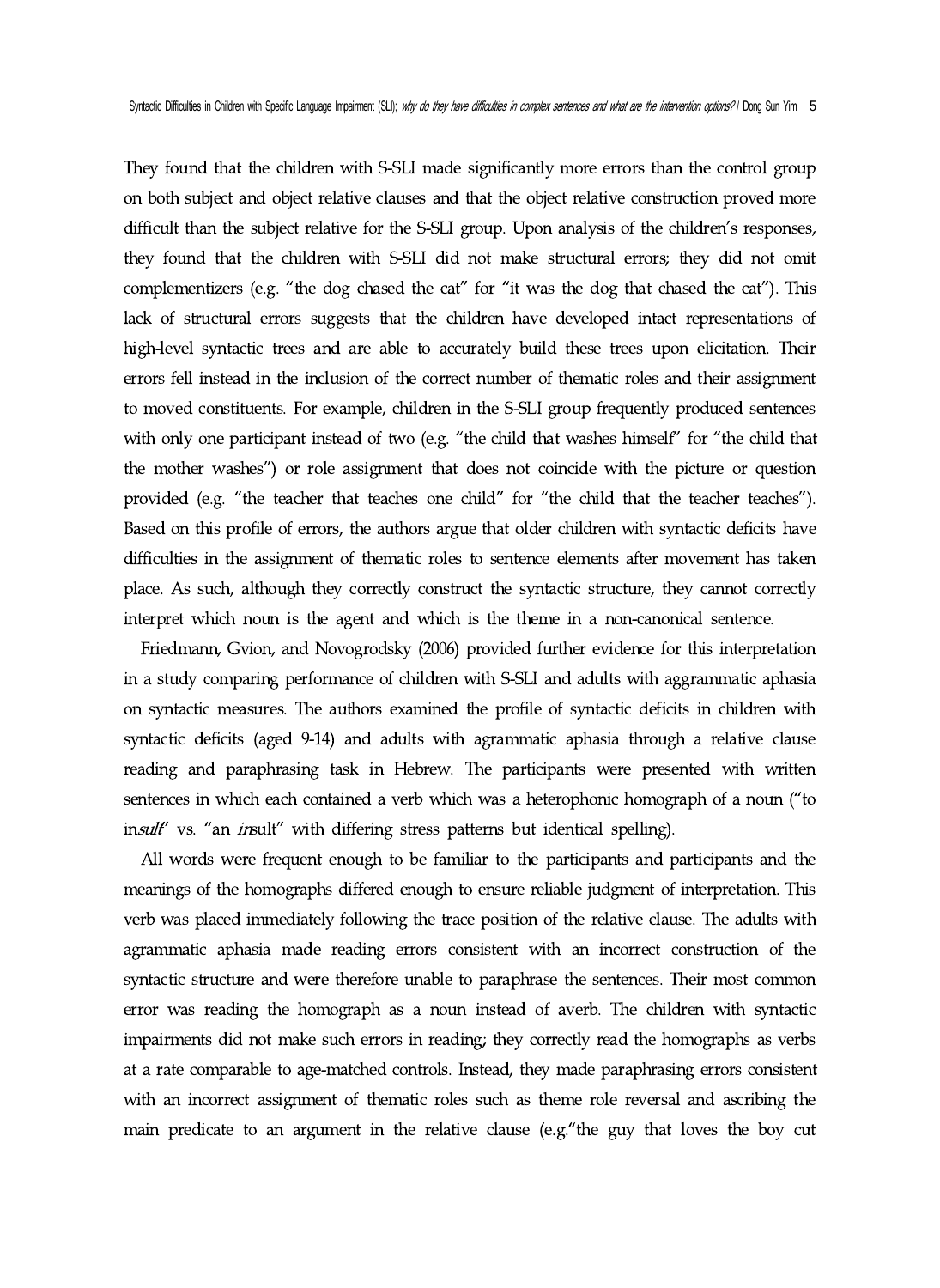newspapers" for "the guy that the boy loved cut old newspapers"). In conclusion, Friedmann and colleagues (2006) argued that these results further supported the idea that children with S-SLI have impairment not in the creation of complex syntactic structures including traces, but in the application of thematic roles to constituents in the resulting structure.

van der Lely (2003, 2005) has proposed the "representational deficit for dependent relations" (RDDR) hypothesis to explain this type of difficulty that children with SLI. This hypothesis presumes that children with SLIhave major syntactic difficulties; first, (a) the tendency to process passive sentences as active constructions when, in fact, the thematic roles of subject and object are reversed (e.g., The fish is eaten by the cat is processed as The fish is eating the cat or, even *The eaten fish*); (b) less frequent production of subordinate, or embedded, clauses; and (c) the inconsistent formulation of grammatically permissible "Wh-questions" (e.g., *Which cat did* Mrs. White stroke? is produced without the auxiliary verb did as *Which cat Mrs. White stroke?*) (van der Lely, Rosen, & McClelland, 1998, p. 1254). These difficulties may significantly influence the complexity of syntactic production in children with SLI.

Recent findings from Montgomery & Evans (2009) provided evidence that the difficulty described above maybe be due to broader cognitive deficits such as memory capacity. When children are exposed to complex sentences, they have to store noun phrase in working memory even before semantic and syntactic information are processed and integrated into verb phrase. It is known that individuals can only store two to three syntactic dependencies while processing (Lewis, 1996). Thus, it may be an overwhelming burden for children with SLI in order to store these several different information simultaneously. Montgomery & Evans (2009) provided the evidence of the working memory importance in comprehending complex sentences. Children with SLI were compared to typically developing children and language and memory matched children. Children were tested on Nonword repetition, the Competing Language Processing Task and a sentence comprehension task (both simple and complex). Results showed that all children performed comparable on simple sentence comprehension but children with SLI and language and memory matched group performed poorly in complex sentences compared to typically developing children. They concluded that sentence comprehension requires significant working memory resources.

From this discussion, we can see a profile of the typical pattern of syntactic deficits in older children with S-SLI. These children have increased difficulty with more complex structures such as wh-questions, passives and subject and object relative clauses, structures that involve syntactic movement and non-canonical word order. They have difficulty interpreting these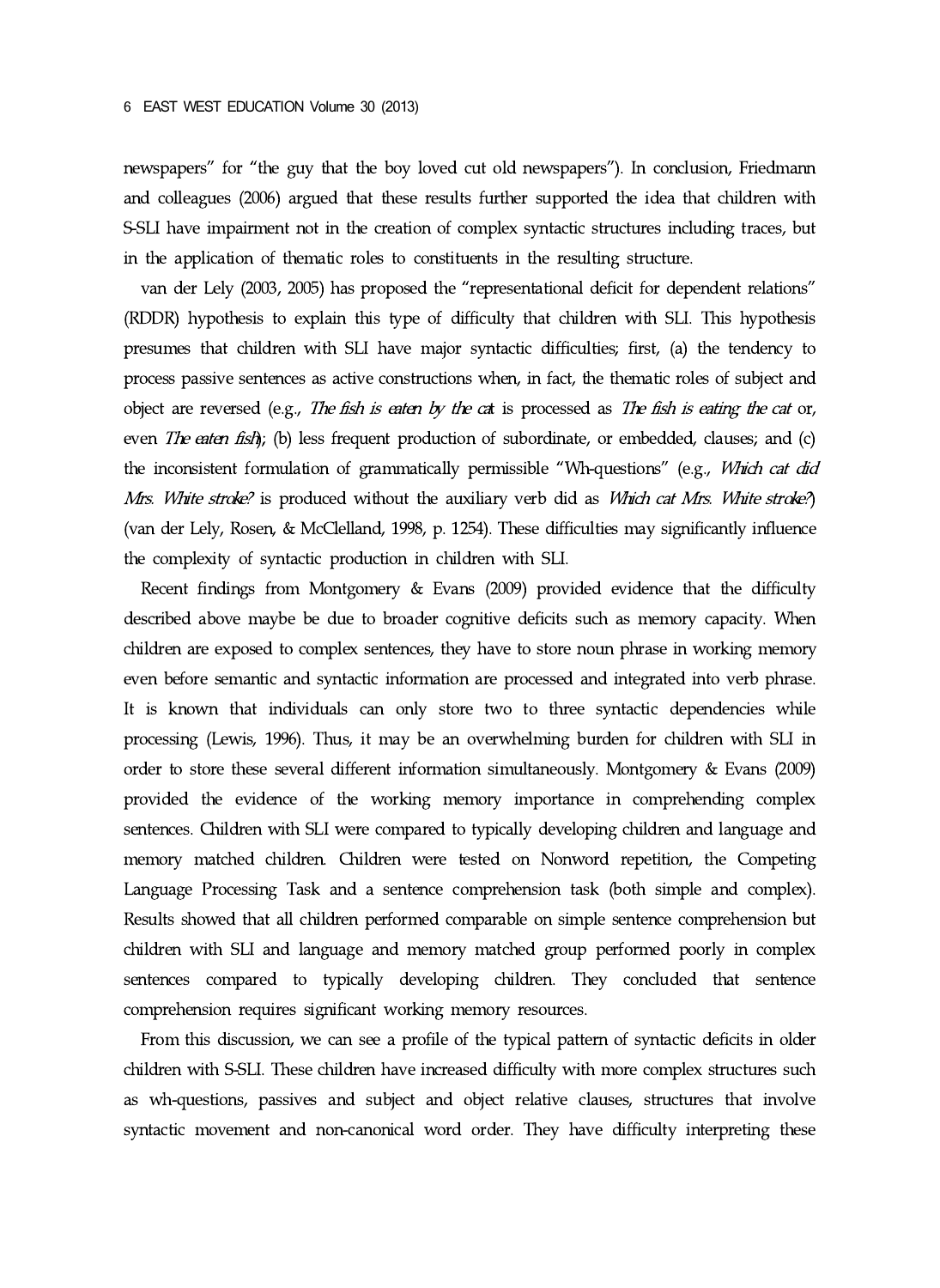sentences and use them less frequently than controls in their spontaneous speech. Upon further examination of these patterns, it appears that older children with S-SLI have a deficit in the assignment of thematic roles to sentence constituents after movement has taken place, rather than a problem with the construction of the structure itself. These findings have implications for both the diagnosis and treatment of S-SLI in school-aged children, suggesting that interventions targeting thematic role assignment might be more effective for these children than those focusing purely on syntactic structure.

Cirrin and Gillam (2008) recently searched 19 databases for intervention outcomes on language therapy delivered by SLPs in school settings  $(K-5)$ . They found only two studies targeted syntax, and morphosyntax. Intervention studies for sentence- and discourse-level syntax with school-aged children and adolescents with SLI are scarce. However, in this paper we plan to review recent intervention literatures that will help us guide better interven children who have difficulties in complex syntactic structures.

#### 2. Treatment of Syntactic Deficits

With a thorough understanding of the nature of children with S-SLI's inability to produce and comprehend complex syntactic structures containing movement, effective treatment approaches must attempt to address these underlying deficits. While there are few studies that systematically examine treatment programs, current research does reveal promising trends in the rehabilitation of complex grammatical structures in school aged children. In order to systematically explain the current literature, studies have been grouped based on four major trends in intervention approach: 1) Explicit training of target items, these studies focus on explicitly explaining grammatical rules and movement to students using a variety of instructional methods; 2) *Complexity approaches and generalization*; these studies focus on targets election and document changes in performance based on the complexity of items trained; 3) Computerized programs; these studies focus on the efficacy of employing computerized methods for intervention delivery; and 4) Narratives; these studies focus on the usage of training syntactic structures within narratives in order to facilitate carry-over into connected discourse.

#### 1) Explicit Training of Target Items

A significant trend found in the following studies is the use of explicit teaching methods to train complex grammatical structures—that is, students are "told" the rules that govern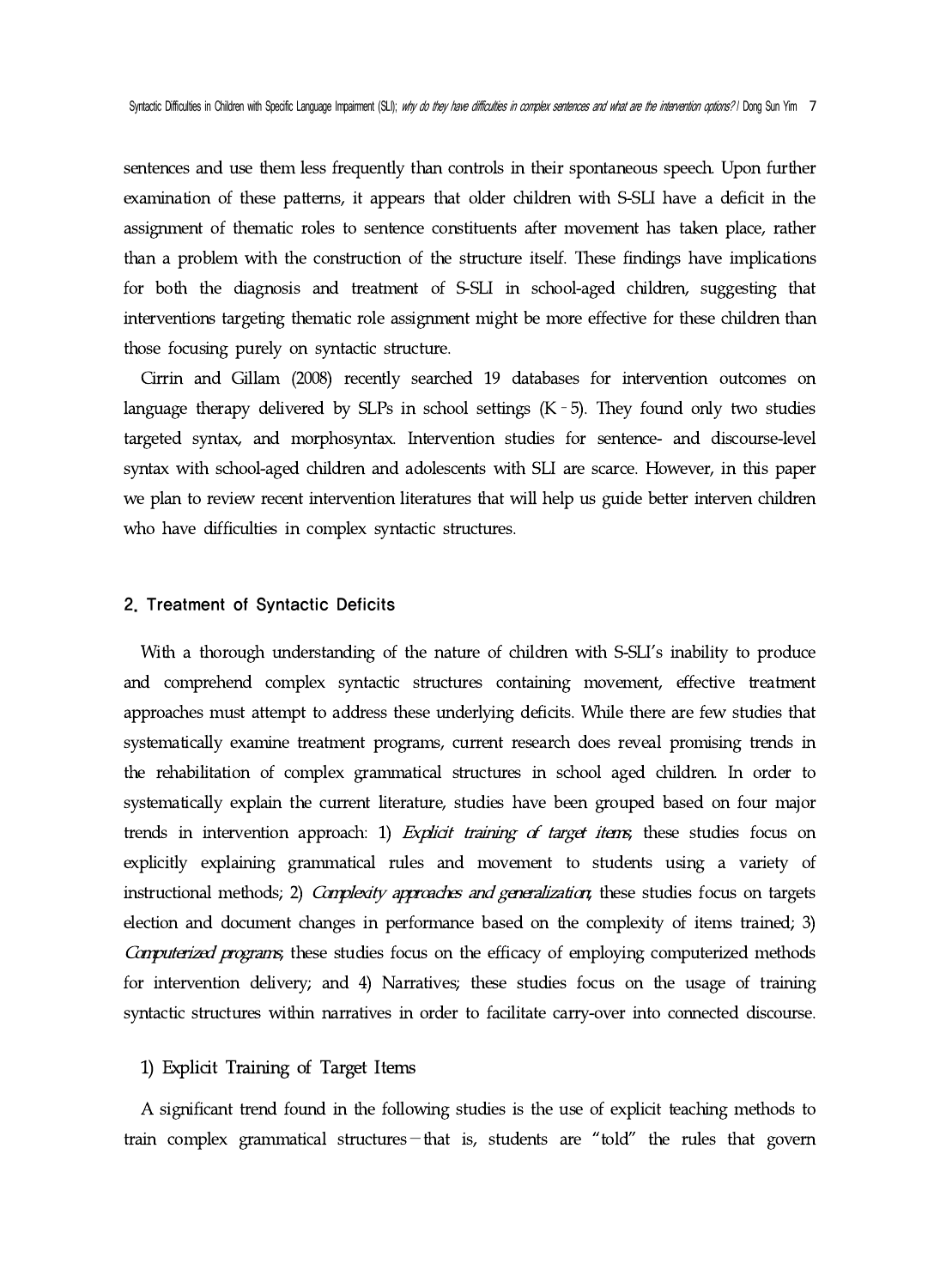complex syntactic forms and their movement first, and then provided with examples of these structures. This assumption in and of itself is significant, as many traditional language therapy techniques adopt a more inductive approach, which stimulates children to produce certain forms and then draws their attention to what they did.

Ebbels & van der Lely (2001) examined the efficacy of an explicit remediation program in improving comprehension and production of wh-questions and passive sentences. They hypothesized that teaching explicit information on both grammatical relations between words and the hierarchical nature of the sentence will increase students' ability to use and comprehend both passives and wh-questions. Participants were 4 children with severe receptive and expressive SLI aged 11 to 13 who scored 1.65-3.33 standard deviations below the mean on various standardized language tests. Participants went through a course of treatment of approximately 20 half-hour sessions that used explicit instruction in the form of a shape coding system, which employed color and shapes as visual input to teach the grammatical relations between words. The system used colors to differentiate parts of speech and shapes to code constituents according to their role and position in the sentence. The intervention consecutively targeted passive constructions and wh-questions. Following intervention, three of four participants showed improvement on targeted structures. Overall, the authors concluded that the results of this study present good preliminary evidence for visual coding as an effective way to explicitly teach syntactic structures involving movement.

Ebbels (2007) expanded on these early findings and presented the results of three studies, all of which demonstrated the efficacy of using explicit instruction thatcapitalizes on hypothetical strengths in visual processing rather than language input to improve language abilities (including complex syntactic structures involving movement) of children aged 11-14 with below average scores on standardized language tests. The intervention goal was comprehension of the dative construction, comparative questions and past tense forms using Ebbels' Shape Coding system as developed for Ebbels  $&$  van der Lely (2001).

The first study targeted the dative construction (e.g. the cow is giving the pig the sheep) and 3 children aged 11-14 participated in the therapy. Shapes were used to illustrate the agent, the patient and the theme. In the initial phase of teaching, the children and the clinician placed toy animals on shapes printed on paper and then acted out each sentence according to the roles dictated by the shapes. Once the children were familiar with these roles, the dative construction was taught and practiced. Children were required to choose which order of roles was correct from a field of two combinations printed on paper. Later, children were asked to visualize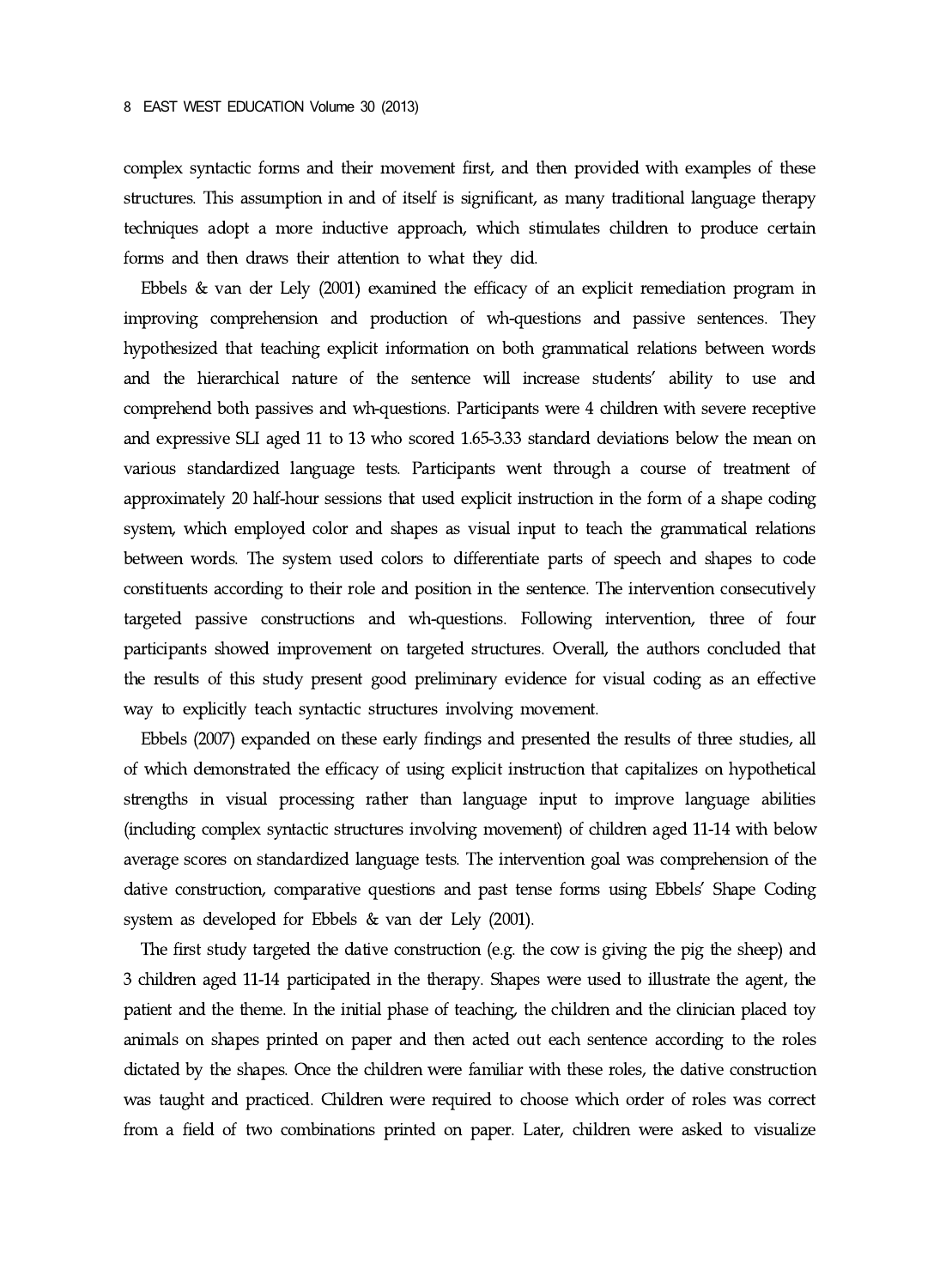these combinations in their heads before acting out the sentence. The number of sessions varied with the child depending on how quickly they were able to grasp the concept. Following the intervention, two of three children showed marked improvement in their comprehension of the dative construction. The third child did not show reliable improvement, but the author concludes that this could be due to this child's weakness in auditory processing.

In the second study, the authors used shape cards as a method to visualize the movement in wh-movement in comparative questions. Two children participated in the study. Initially, their understanding of comparative questions was assessed once a week for a period of four weeks, and then once per term for the period of time leading up to direct work on comparative questions. The comprehension test included 12 questions all including comparative terms, 6 with movement, and 6 without. Treatment began with introduction of the shape template for the sentence without movement. The children participated in a brainstorming activity, first using declarative sentences rather than questions, and using shapes to represent all the things that could be bigger than a cat.Once children had mastered the questions, without movement, then sentences with movement were introduced, using the same approach. Both children in this study showed improvement following a term of direct treatment targeting comparative questions with movement.

In the third Ebbels (2007) study, the author used the shape coding system to teach past tense to 9 children with SLI between ages 11 and 13. The intervention was administered to the children, who were all in the same class, as a group English lesson using an arrow and timeline as a visual representation. Measurements were taken via a writing sample analysis before and after treatment. Six of the 9 children showed improvement in past tense usage. The results of this study further supported the use of visual coding as a method of explicit teaching of syntactic structures.

In order to more fully assess the importance of using this shape coding explicit approach, Ebbels, van der Lely & Dockrell (2007) compared the efficacy of the shape coding approach with a semantic driven intervention approach to determine if direct training of syntactic movement is truly necessary to improve students' understanding of complex grammatical structures. The authors hypothesized two possible outcomes: 1) If the children's difficulty is due to an underlying observational bias, making it more difficult for them to form semantic representations of less salient verbs, then the two treatment techniques should be equally efficient and 2) If their difficulty lies in linking the "patient" to the direct object position, then the syntactic-semantic treatment should be more effective.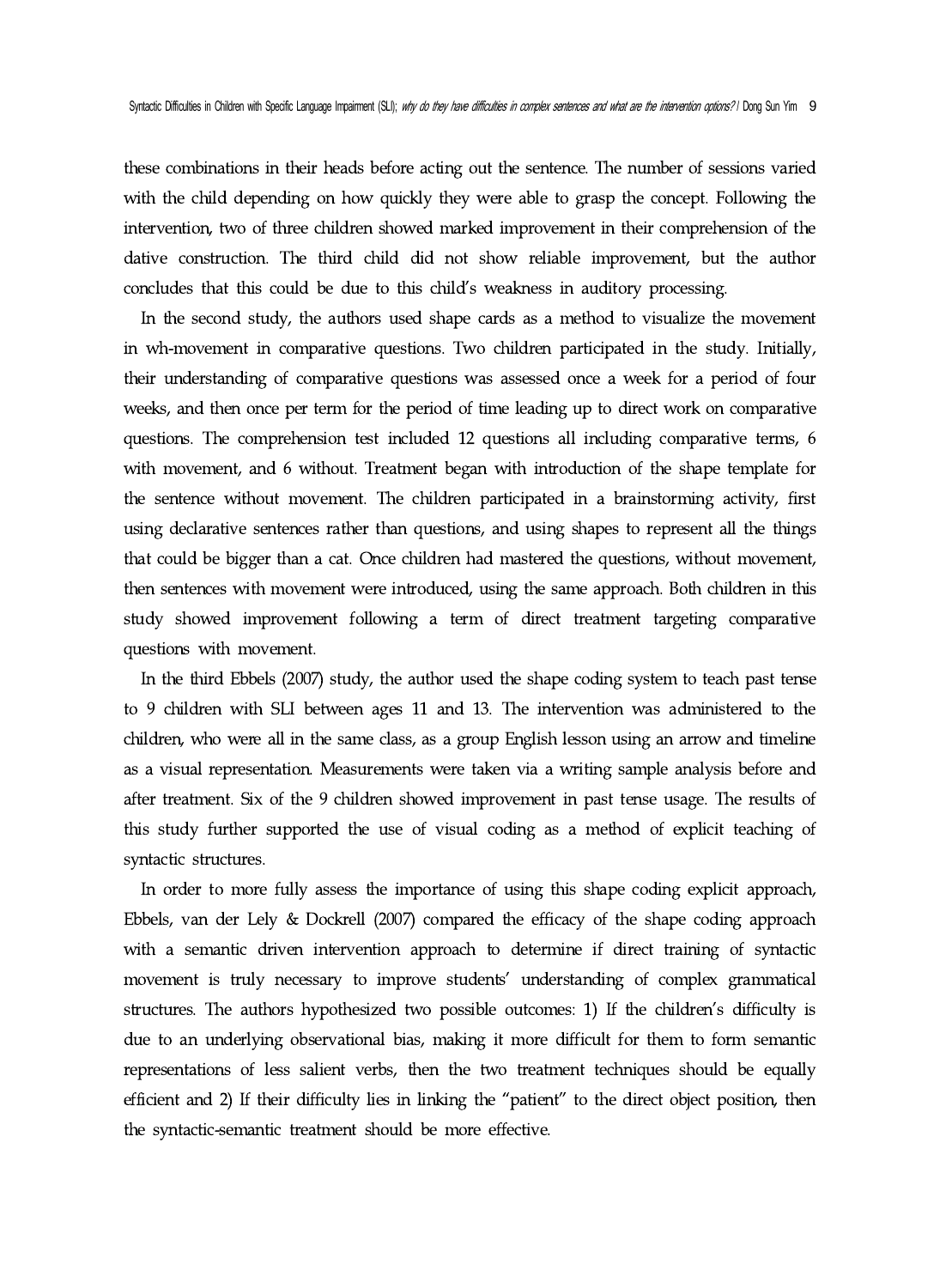Twenty-seven students aged 11;0 to 16;1 participated in the study. They had scores of 1.5 standard deviations below the mean on the CELF-3 (Clinical Evaluation of Language Fundamentals-3, Semel, Wiig & Secord, 1995) and Performance IQ scores no greater than 1.5 standard deviations below the mean on the Matrices and Pattern Construction subtests of the British Ability Scale-II (Elliot, Smith & McCulloch, 1996). The children were randomly assigned to 3 groups; semantic, semantic-syntactic and control for nine 30-minute treatment sessions. The semantic treatment consisted of sessions of brainstorming definitions for change of state and change of location verbs, followed by opportunities to act out these definitions. In order to avoid explicit training of the verb's argument structure, the therapist and child only used the gerund form of the verb (for example, the child and therapist would act out verbs such as "pouring" and "filling"). The syntactic-semantic treatment used Ebbels's shape coding system to train change of state and change of location verbs. Both groups participated in homework activities. The control group received indirect stimulation in order to determine if other factors such asincreased language stimulation or attention from adults would be sufficient to lead to increases in understanding of argument structure. In order to create this environment, the control group participated in group intervention sessions that included working out "clues" from words in texts in order to draw inferences about stories.

The semantic group and the semantic-syntactic group both showed positive change with respect to performance on an argument structure video test as compared to their pre-therapy scores but the control group did not. Furthermore, the children in the two test groups also showed improved performance on control verbs that were not targeted in the intervention, thus suggesting that both methods were effective in generalized to non-trained verbs. Children in both the semantic and semantic-syntactic group showed significant improvement in their correct linking of arguments to syntactic positions. However, there was no significant improvement in use of obligatory arguments for any of the groups. When analyzing if improvement occurred for use of optional arguments, only the children in the syntactic-semantic group showed significant improvement. Overall, children in semantic and syntactic-semantic groups both showed improvement in their use of verb argument structure. While this study presents strong evidence that children with deficits in understanding argument structure benefit from a specifically designed treatment approach that addresses these deficits, it fails in it ability to account for the large degree of variability among children and their specific areas of difficulty perhaps some children would benefit more from a semantic-based approach because the underlying cause of their deficit is an observational bias, while others may in fact need a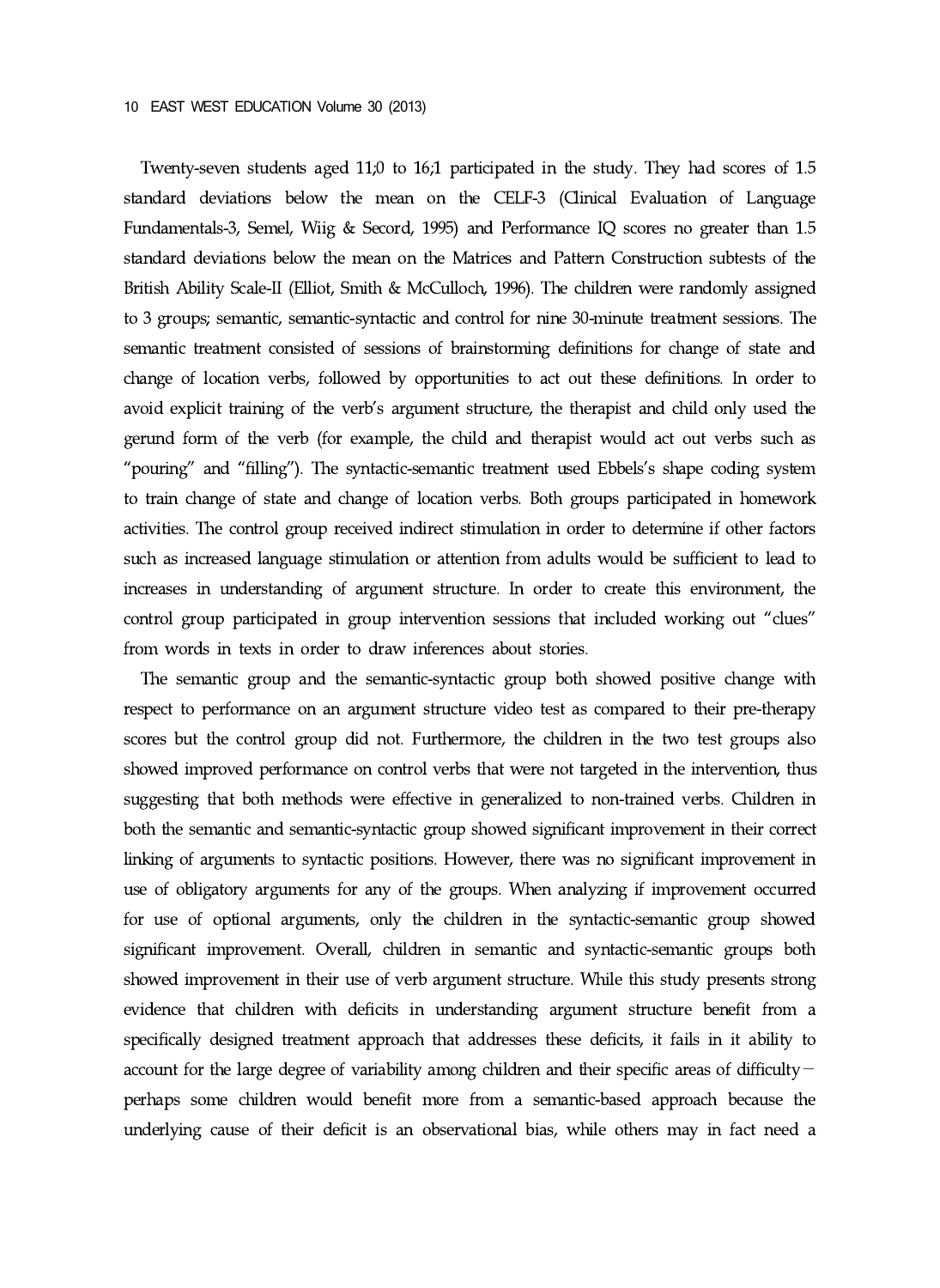syntactic element because of different underlying difficulty. In order to correct for this, more in depth diagnosis of children with SLI is needed to detect subtleties in syntactic deficits.

Explicit grammatical instruction using sentence-combining, sentence completion, and sentence deconstruction activities have been shown to be effective (Fang, 2006; Graham & Perin, 2007). A systematic review of the effects of sentence-combining instruction compared with more traditional grammar-teaching methods reported intervention effectiveness of sentence combining (Andrews et al., 2006). Studies also have shown positive effects of sentence-combining practice on reading comprehension (Wilkinson & Patty, 1993).

Lastly, one important issue that must be considered is that grammar instruction should be integrated into child's curriculum and living surroundings which highlight the functional intervention approach (Fang, 2006, 2008; Weaver et al., 2001).

### 2) Complexity and Generalization

While the previous section focused primarily on an intervention approach that explicitly teaches the child with S-SLI to use complex syntactic structures, we will now focus on studies that examine the importance of what type of treatment targets make up intervention sessions. What these studies find, in fact, is that training more complex targets results in generalization to less complex structures. This finding is important when we consider the child with S-SLI who may exhibit difficulty with assigning themes in non-canonical sentences with movement, but may have an intact understanding of basic argument structure. This is precisely the profile Levy & Friedmann (2009) presented in their case study of a student, age 12, with syntactic deficits. The student demonstrated difficulty with complex syntactic structures but not basic argument structure. The authors determined that a treatment approach geared towards addressing his underlying difficulty with complex movement was necessary as the child had age-appropriate skills in comprehending simple sentences as well as those with movement where the canonical order is preserved.

Treatment was conducted over 16 sessions in 6 months and each session had 3components: explanation, training and testing. Each structure was first trained in writing before oral presentation. At the commencement of treatment, the authors explained argument structure and assigned colors for color-coded movement visualization during teaching, beginning with verb-movement structures and then moving on to wh-movement structures. The least problematic structures for the participant were introduced first– i.e. treatment went from focalization to object relative to subject relative. Treatment of each structure went from most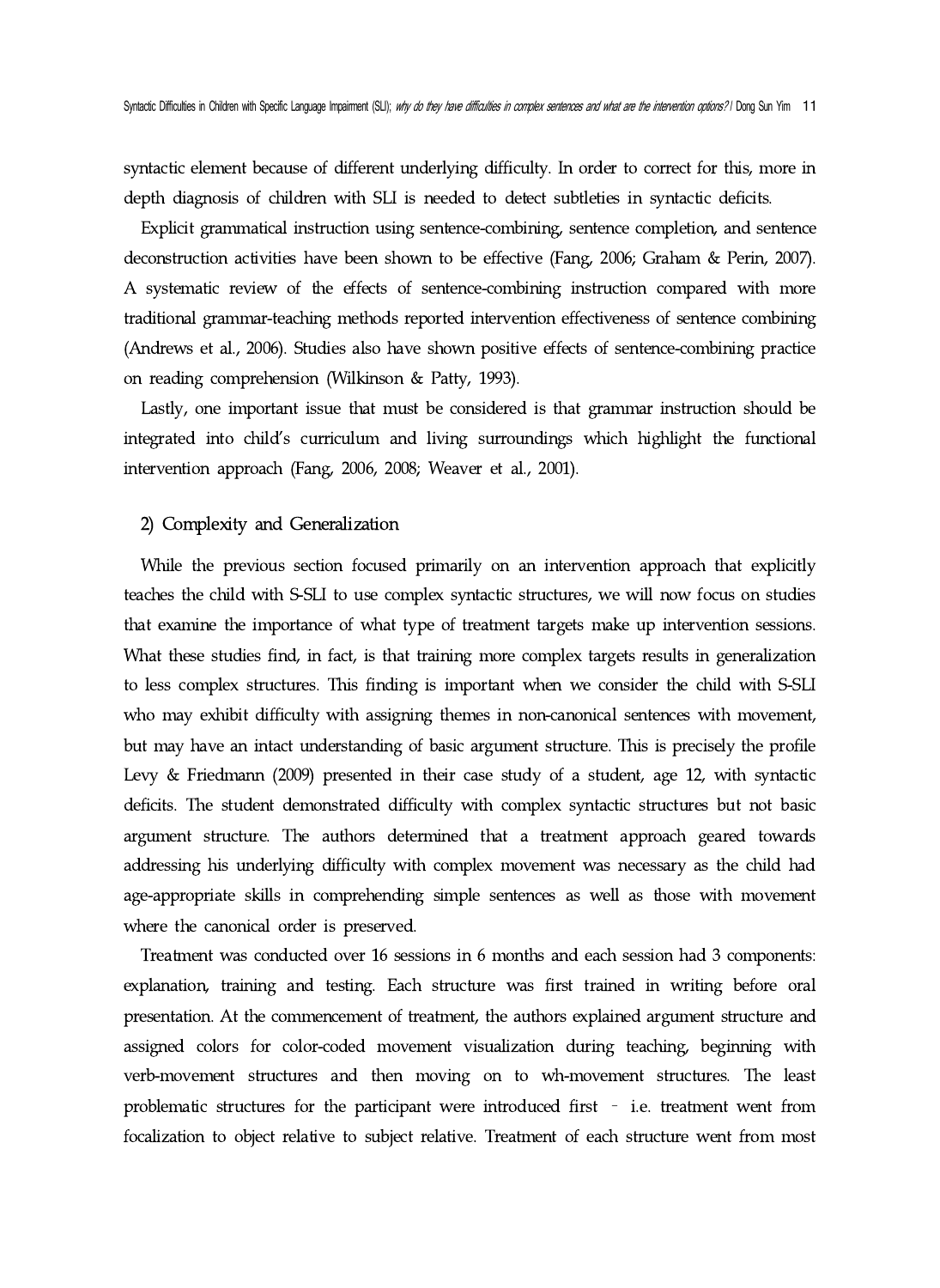tangible to least tangible, i.e. from single written words to written color-coded sentences to oral presentation, non-reversible before reversible. Wh-questions were *not*treated.

The single participant showed a statistically significant improvement on almost all structures taught (with the exception of comprehension of subject relatives). Significant improvements were also found on untreated wh-questions. Based on these results, the authors conclude that training of a more complex sentence structure (in this case, object and subject relative sentences) led to improvement in related sentence types. Such a phenomenon explains the generalized improvement in wh-questions and several researchers have pursued multiple studies demonstrated this complexity effect (See Thompson (2007) for an overview of research addressing complexity in speech-language therapy).

Scott & Balthazar (2010) proposed 'sentence combining' to be the best option for school aged students. In this paradigm, students are presented with short one-clause sentences that are combined into one longer sentence using deletion, insertion, addition, switching, and other syntactic operations. When children manipulate the structure and meaning of the short sentences, they are to create many different sentences with diverse complexities (e.g., relative, adverbial, or object complement subordinate clauses; NP pre- or post-modification).

Eisenberg (2006) suggested sentence combining should be embedded into a real life context where children can see how complex sentences are used in real academic tasks (Scott, 1995; Scott & Balthazar, 2008; Ukrainetz, 2006). The goal of the activity would be to recognize sentence complexity when children see the sentence in a particular content domain, to be able to deconstruct the complexity so that they can comprehend the sentence, and to be more fluent with complexity when they talk or write about the same content.

### 3) Computerized Therapy

One topic of interest in speech-language pathology that deserves mention in this literature review involves the efficacy of using computer-delivered therapy. A few studies have examined the use of computerized programs to deliver therapy directly related to syntax. Bishop and colleagues (2006) attempted to determine if computerized training is effective in improving comprehension of grammatical structures in 24 children ages 8 to 13. The program used in the study applied principles of errorless learning to training comprehension in two altered conditions-Slow Speech and Modified speech.

The study found no improvement in children's grammatical skills after the computerized intervention in either condition; however, wide variation in the amount of practice received by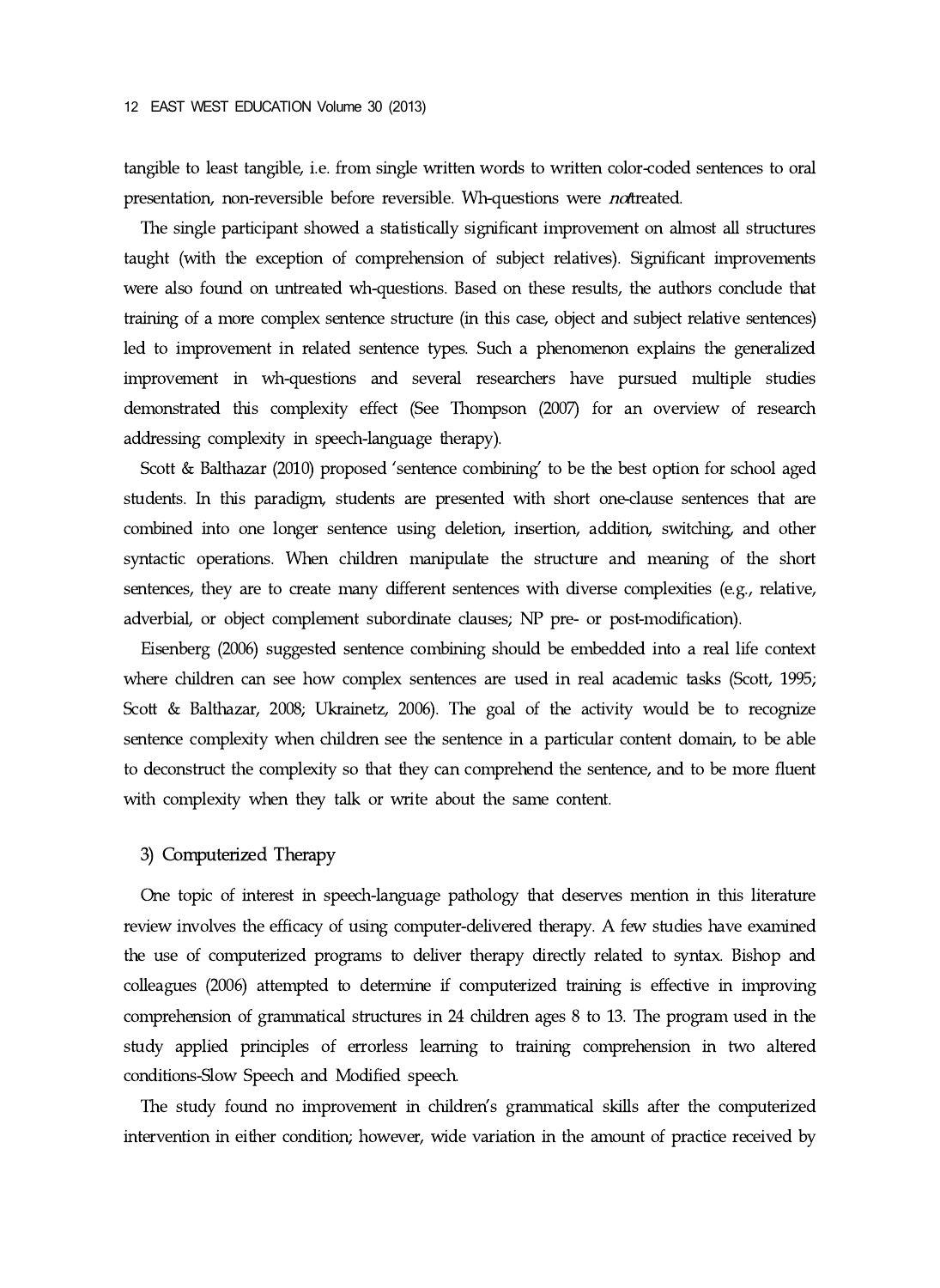each child is noted by the authors. The authors postulate that because the children performed above chance on all measures, their deficit is not in auditory discrimination or knowledge of grammatical constructions; instead, they suggest that it is a difficulty in syntactic computation that accounts for these difficulties. They suggested further research on the scope of these difficulties.

Finestack & Fey (2009) demonstrated the efficacy of a computerized treatment program in training grammatical structures. While this study did not target wh-movement, it did explore the issue of explicit versus implicit training of grammar (in this case, the usage of gender-marking morphemes), revealing better performance of children in treatment groups who were explicitly told the grammatical rule and then provided with examples and practice, rather than those who were simply cued to listen to examples. This finding may help explain why Bishop and colleagues did not see improvement using a computerized program-in that study design, children were not told whether responses were incorrect or not, but rather had to continue to attempt to respond correctly in order to move on to the next item. This distinction is important for clinicians attempting to examine the usefulness of a computerized therapy tool, and while findings seem contradictory at this point, based on the results of Finestack & Fey (2009), it appears that a computer program designed to explicitly teach a grammatical concept may yield success.

### 4) Narratives

One limitation of all of the studies discussed thus far lies in their focus on clinical lab results on post-test measures, typically evaluated through comprehension probes or structured sentence formulation tasks. Can explicit treatment also lead to increases in complex syntactic usage in discourse?

Hirschmann (2000) provided some data regarding this issue, as the purpose of the treatment was to provide the children aged 9 to 10 with metalinguistic awareness which would increase their ability to produce and comprehend complex sentences. The children were asked to produce narratives, which were then coded with respect to adverbial clauses, relative clauses, nominal clauses, and subject implicit non-finite clauses in order to yield an overall Index of Complexity. Therapy occured in a group setting and targeted basic metalinguistic concepts such as knowledge of sentences, verbs and their associated verb phrase structures, subjects and objects of sentences, and nouns and pronouns. Nearly all students showed significant improvement in the Index of Complexity scores post-therapy while the control groups showed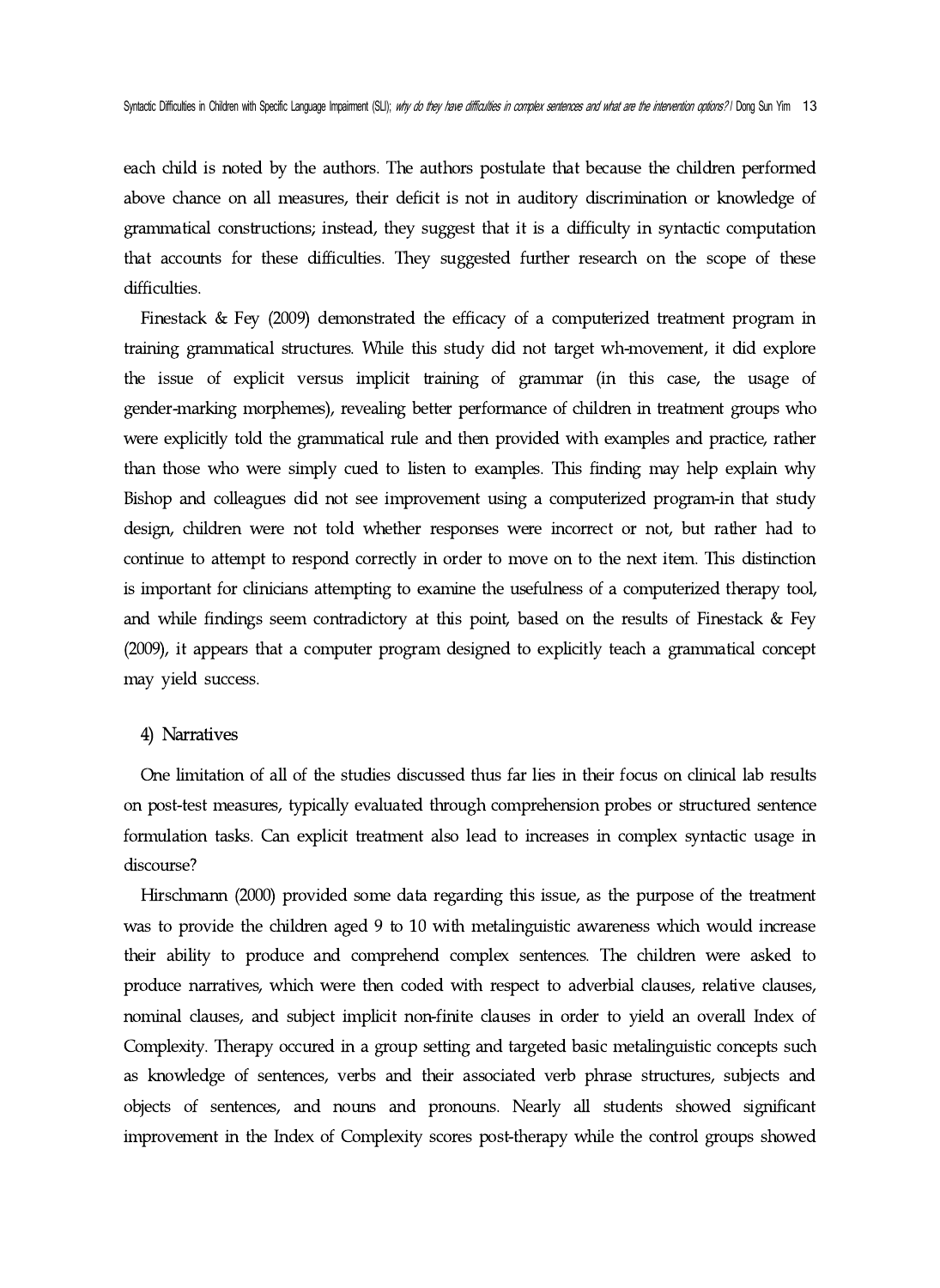virtually no improvement. These results suggest that using explicit instruction of grammatical targets can indeed lead to increases in the use of complex grammatical forms in discourse. It should be noted, however, that this study focused on training metacognitive awareness of syntactic concepts to be used in narrative production throughout the duration of the study-it does not suggest that structured syntactic training used in verb-centered approach (such as the shape coding systems used by Ebbels) could also result in generalization of improved syntactic abilities in discourse.

## II. CONCLUSION AND DISCUSSION

Results from the intervention studies outlined above are promising as they suggest that direct instruction of complex syntactic structures can indeed lead to an increase in production and comprehension of these structures. However, what we are missing from the above studies is a clear picture of the best treatment targets, the most appropriate course of therapy with respect to duration and frequency, and whether all methods are as effective in improving the skills of all students both in structured clinical settings and during conversation and writing tasks.

For example, while the studies of Ebbels and Van der Lely (2001), Ebbels (2007), and Ebbels, Dockrell, and Van der Lely (2007) provide support for the use of a visual shape coding system to bolster explicit training of complex syntactic structures, the results of Ebbels, Dockrell, and Van der Lely (2007) raise interesting questions regarding the need for further understanding of what the underlying deficit leading to a child's difficulty with complex movement may be. Perhaps children with S-SLI may have different causes for their difficulty with assigning thematic roles to structures containing movement. Levy & Friedmann (2009) address this issue with their case study of a child with specific deficits in only complex movement but not basic argument structure—a diagnostic distinction that is not explicit in Ebbels, Dockrell and Van der Lely (2007). Such a distinction has relevance for practicing speech-language pathologists, as it suggests that perhaps assessment of these higher level syntactic structures is lagging, and the field must respond with an increase in our ability to accurately identify syntactic deficits for school-aged children.

The current literature also contains contradictions regarding the efficacy of computerized intervention for syntactic deficits. Such a contradiction undoubtedly arises partially from the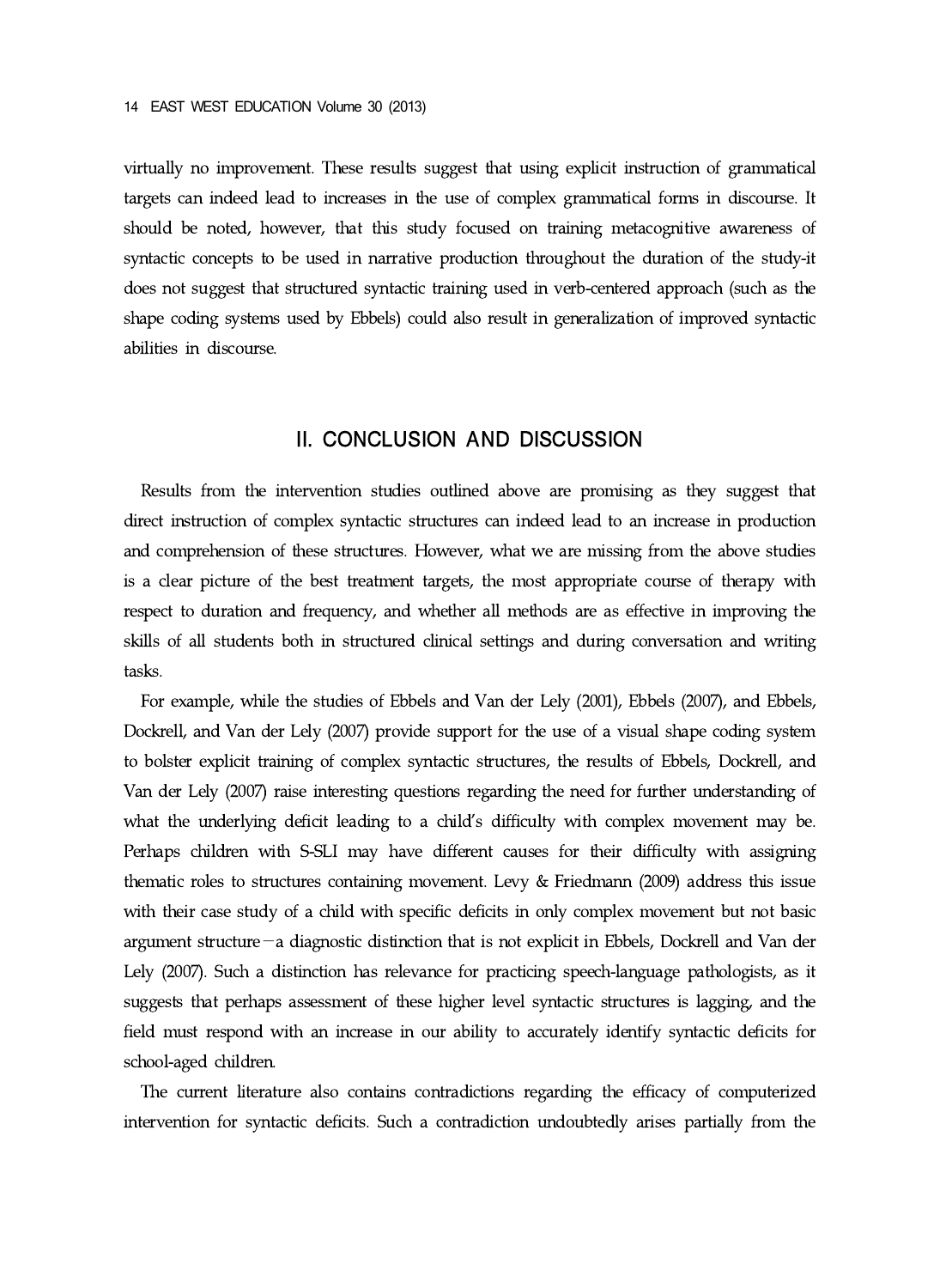lack of studies that examine the usage of computerized programs in intervention. The benefit of these programs lies in the possibility of increasing the frequency and intensity of treatment, but the literature lacks a study that utilizes well-established intervention techniques such as positive reinforcement following discrete trials using a well-designed program that has the support of a theoretically sound target choice and intervention timeline.

Perhaps the most promising studies that may inform our future target choices have been those that show generalization to untreated structures—namely those studies that hit upon the idea of complexity (in the realm of S-SLI, Levy & Friedmann , 2009).

However, the literature does not currently have a study with an explicitly designed a hierarchy of complexity for informing their decisions, or educating the conclusions, regarding the observed generalization results. What is needed in the literature is a study that attempts to outline the expected generalization results, and systematically assess the use of explicit therapy techniques to train the most complex of these in order to assess generalization to least complex structures. Furthermore, we need to know if such a treatment method will improve the complexity of structures used in connected narrative, not simply structured sentence formulation.

Much more research is needed to address intervention for syntactic deficits in school-aged children with language impairment. The literature to date reveals that this is a diverse population with respect to presentation of language deficits, but many children with SLI show particular difficulty with syntactic structures requiring movement. Intervention studies have demonstrated that treatment of these deficits is indeed effective, and to date, the most effective treatment methods are explicit, direct teaching of structures containing movement.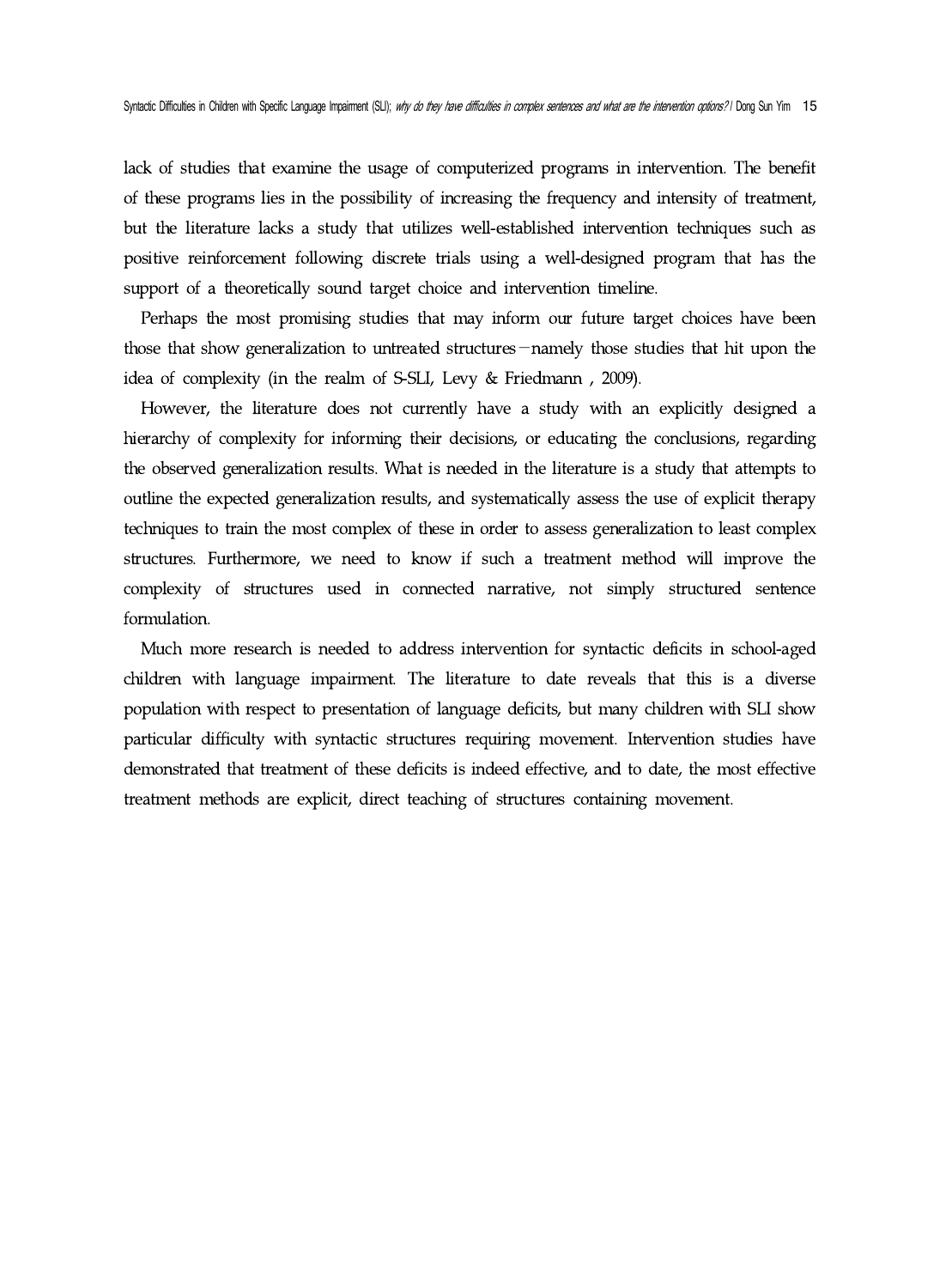■References ―――――――――――――――――――――――――――――――――――――

- Adams, C. (1990). Syntactic comprehension in children with expressive language impairment. British Journal of Disorders of Communication, 25, 149-171.
- Andrews, R., Torgerson, C., Beverton, S., Freeman, A., Locke, T., Low, GH., Robinson, A., & Zhu, D. (2006). The effect of grammar teaching on writing development. British Educational Research Journal, 32, 39–55.
- Bedore, L., & Leonard, L. (1998). Specific language impairment and grammatical morphology: A discriminant function analysis. Journal of Speech, Language, and Hearing Research, 41, 1185–1192.
- Bishop, D. V. M. (1983). Test of Reception of Grammar. Manchester, UK: Manchester University.
- Bishop, D. V. M., Adams, C. V., & Rosen, S. (2006). Resistance of grammatical impairment to computerized comprehension training in children specific and non-specific language impairments. International Journal of Language and Communication Disorders, 41, 19–40.
- Bishop, D., Bright, P., James, C., Bishop, S., & van der Lely, H. (2000). Grammatical SLI: A distinct subtype of developmental language impairment? Applied psycholinguistics, 21, 159 - 181.
- Bishop, D.V.M., and Rosenbloom, L. (1987) "Childhood language disorders: Classification and overview." In: Yule, W., Rutter, M. (Eds.), Language Development and Disorders. MacKeith Press, London.
- Bishop, M. V. D. (1979). Comprehension in developmental language disorders. Developmental Medicine and Child Neurology, 21, 225-238.
- Bryan, A. (1997). Colourful semantics: Thematic role therapy. In S. Chiat, J. Law, & J. Marshall (Eds.), Language disorders in children and adults: Psycholinguistic approaches to therapy (pp.143–161). London: Whurr.
- Chomsky, N. (1981). Lectures on government and binding. Dordecht: Foris.
- Cipriani, P., Bottari, P., Chilosi, A. M., & Pfanner, L. (1998). A longitudinal perspective on the study of specific language impairment: The long term follow-up of an Italian child. International Journal of Language and Communication Disorders, 33, 245–280.
- Cirrin, F., & Gillam, R. (2008). Language intervention practices for school-age children with spoken language disorders: A systematic review. Language, Speech, and Hearing Services in Schools, 39, 110–137.
- Clahsen, H. (1989). "The grammatical characterization of developmental dysphasia," Linguistics, 27, 897-920.